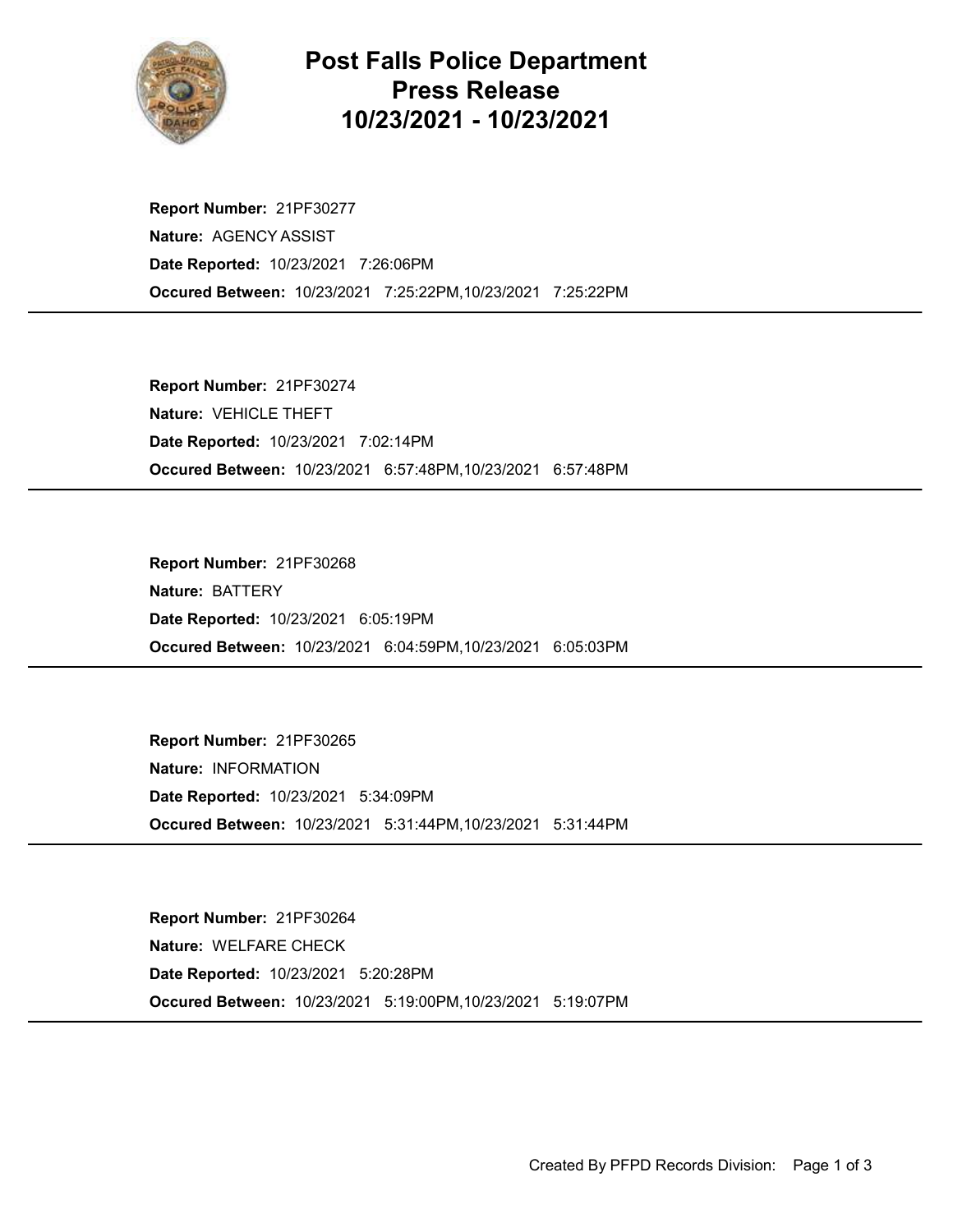Occured Between: 10/23/2021 3:14:07PM,10/23/2021 3:14:07PM Report Number: 21PF30247 Nature: ACCIDENT PD Date Reported: 10/23/2021 3:14:43PM

Occured Between: 11/19/2020 12:00:00AM,10/23/2021 2:11:20PM Report Number: 21PF30239 Nature: THEFT Date Reported: 10/23/2021 2:16:15PM

Occured Between: 10/23/2021 11:50:38AM,10/23/2021 11:50:38AM Report Number: 21PF30224 Nature: THEFT Date Reported: 10/23/2021 11:50:57AM

Occured Between: 10/23/2021 11:33:33AM,10/23/2021 11:33:33AM Report Number: 21PF30222 Nature: FOUND PROPERTY Date Reported: 10/23/2021 11:35:10AM

Occured Between: 10/23/2021 10:38:17AM,10/23/2021 10:38:17AM Report Number: 21PF30215 Nature: THEFT Date Reported: 10/23/2021 10:42:05AM

Occured Between: 10/23/2021 10:29:56AM,10/23/2021 10:29:56AM Report Number: 21PF30214 Nature: THEFT Date Reported: 10/23/2021 10:30:48AM